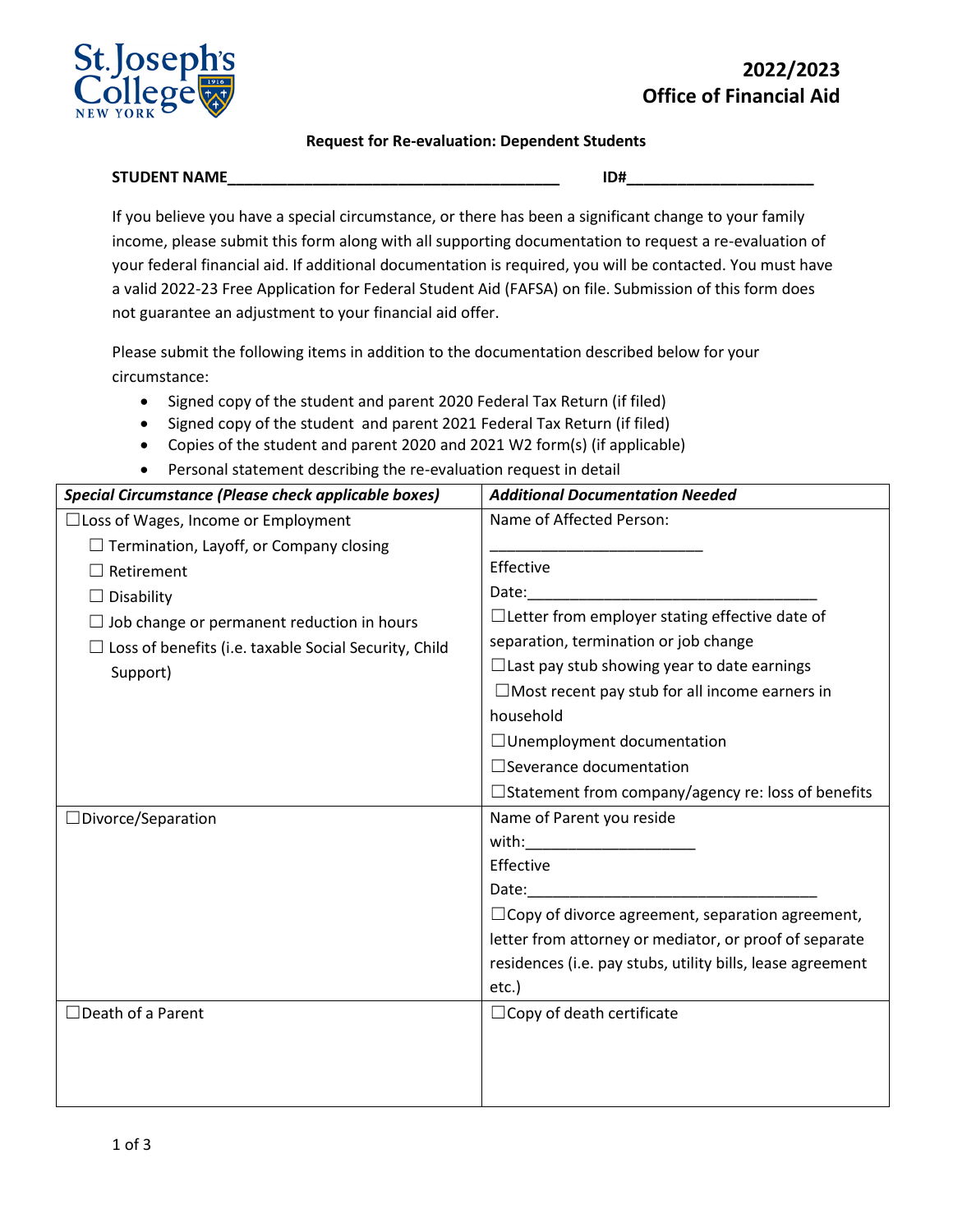

| $\Box$ Out of Pocket Medical Expenses (not covered or | $\Box$ Copy of Federal 1040 Schedule A for the applicable   |
|-------------------------------------------------------|-------------------------------------------------------------|
| reimbursed by insurance)                              | tax year                                                    |
|                                                       | $\Box$ Copies of insurance statements, bills or receipts of |
|                                                       | out of pocket costs                                         |
| □ Child Care or Dependent Care Costs                  | $\Box$ Copy of recent bills and/or payment receipts         |
| □ Elementary or Secondary School Costs                |                                                             |
| $\Box$ Catastrophic Occurrence                        | One-time event (i.e. natural disaster) resulting in losses  |
|                                                       | $\Box$ Copy of Federal 1040 Schedule A for applicable tax   |
|                                                       | year                                                        |
|                                                       | $\Box$ Copies of insurance statements, bills, receipts, or  |
|                                                       | estimates (not covered by insurance)                        |

## **Household Information**

List all members residing in your parent(s)' household, including:

- Yourself
- Your parent(s)
	- o Include your step-parent if your custodial parent is legally remarried
	- $\circ$  Do not include a parent that does not live in the household if your biological/adoptive parents are divorced or separated
- Other children, even if they do not live with your parent(s), who will receive more than half of their support from your parent(s) from July 1, 2022 through June 30, 2023, or if these children would be required to provide parental information when applying for Federal Student Aid
- Other people, who are not your parent(s)' children, but who live with your parent(s) and will receive more than half of their support from your parent(s) between July 1, 2022 through June 30, 2023

| <b>Full Name</b> | Age | Relationship | <b>College Enrollment</b>    |
|------------------|-----|--------------|------------------------------|
|                  |     |              | (July 1, 2022-June 30, 2023) |
|                  |     |              |                              |
|                  |     |              |                              |
|                  |     |              |                              |
|                  |     |              |                              |
|                  |     |              |                              |
|                  |     |              |                              |
|                  |     |              |                              |